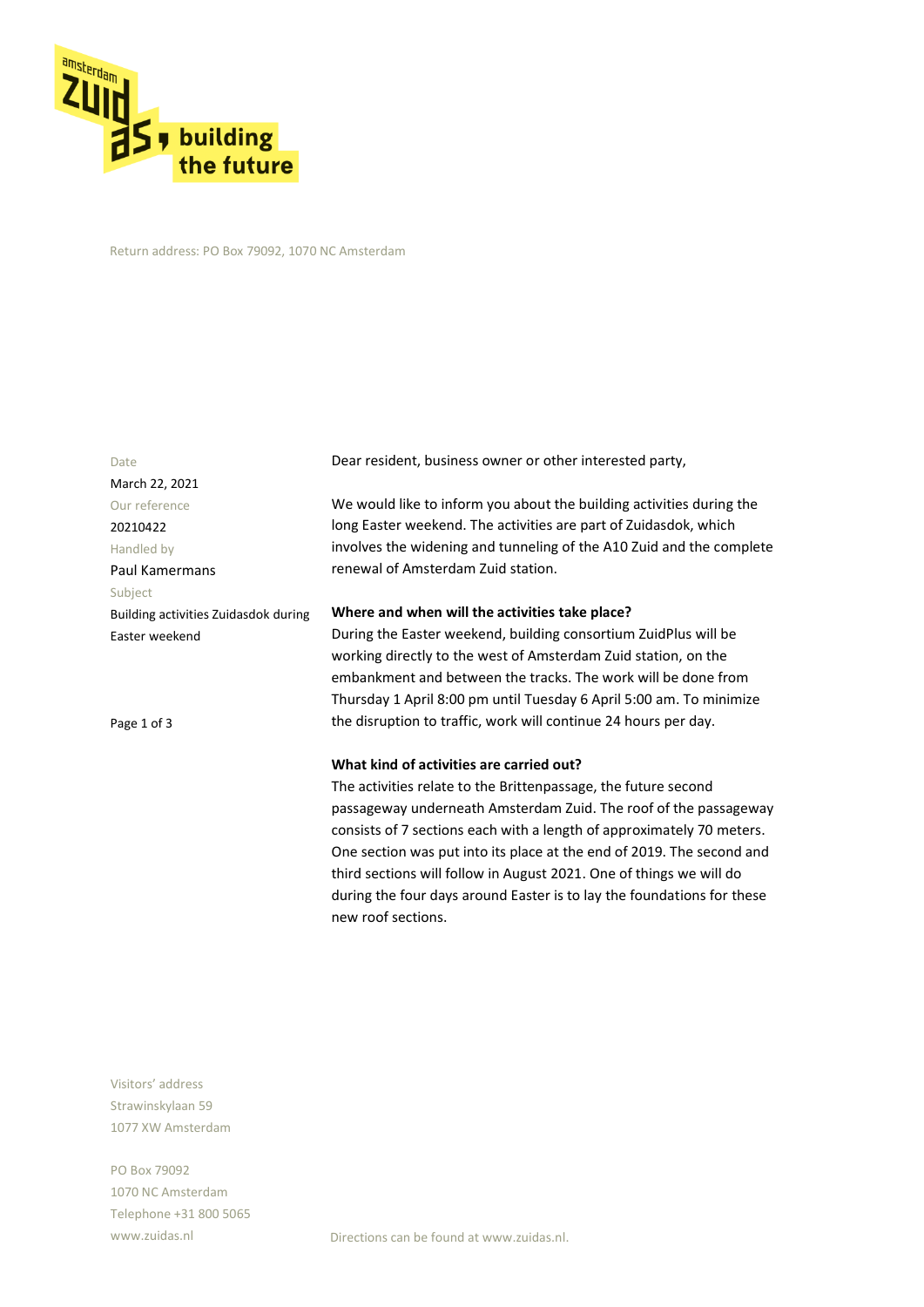Date March 22, 2021 Our reference 20210422 Page 2 of 3

#### **What do the activities mean for you?**

## *Supply of materials*

There is no storage space on the building site between the tracks. All the required materials have to be delivered and removed by road. For example, this includes sections of track, ballast material, temporary station platforms, sand, concrete and reinforcement cages. Supply routes are planned via the eastern part of Parnassusweg, Strawinskylaan, Beethovenstraat and De Boelelaan.

The routes used by supply trucks is shown on the map. Traffic controllers will ensure the work traffic flows smoothly. For the duration of the activities, a road sweeping vehicle will be deployed to keep the road clean.

In the map: Werkterrein  $\rightarrow$  Building site. Route from building site to storage; Route from storage to building site



## *Parnassusweg closed*

Because of the work traffic, we will have to close Parnassusweg in the direction of the city centre for cars, cyclists and pedestrians. The closure only affects the part between Mahlerlaan and Strawinskylaan, for the direction south to north. The closure will last from Thursday 1 April 10:00 pm until Tuesday 6 April 5:00 am. Cars will be diverted via De Boelelaan, Beethovenstraat and Strawinskylaan. Cyclists and pedestrians will be directed to the western side of Parnassuweg. Eduard van Beinumstraat will remain open for traffic.

#### *Fewer metro's and trains*

The A10 Zuid will remain open as normal. You can also keep using the metro and train, but these will run on an adjusted timetable on Friday, Saturday, Sunday and Monday (consult the NS travel planner, gvb.nl or 9292.nl). Access to the station from Parnassusweg will not be possible on these days. If you have parked your bicycle in the bicycle racks, then the traffic controllers will guide you there.

# *Noise pollution*

Noise pollution will be minimal and the noise levels will fall within legal limits. However, if the curfew is still in place around Easter, then it may be more quiet than normal and you may hear the activities.

If you have any questions or complaints, then you can contact Amsterdam Zuidas Information Centre 24/7 via 0800-5065 an[d contact@zuidas.nl.](mailto:contact@zuidas.nl) For the most up to date news, also check out zuidasdok.nl, Facebook (facebook.com/zuidas) and Twitter (@zuidasamsterdam).